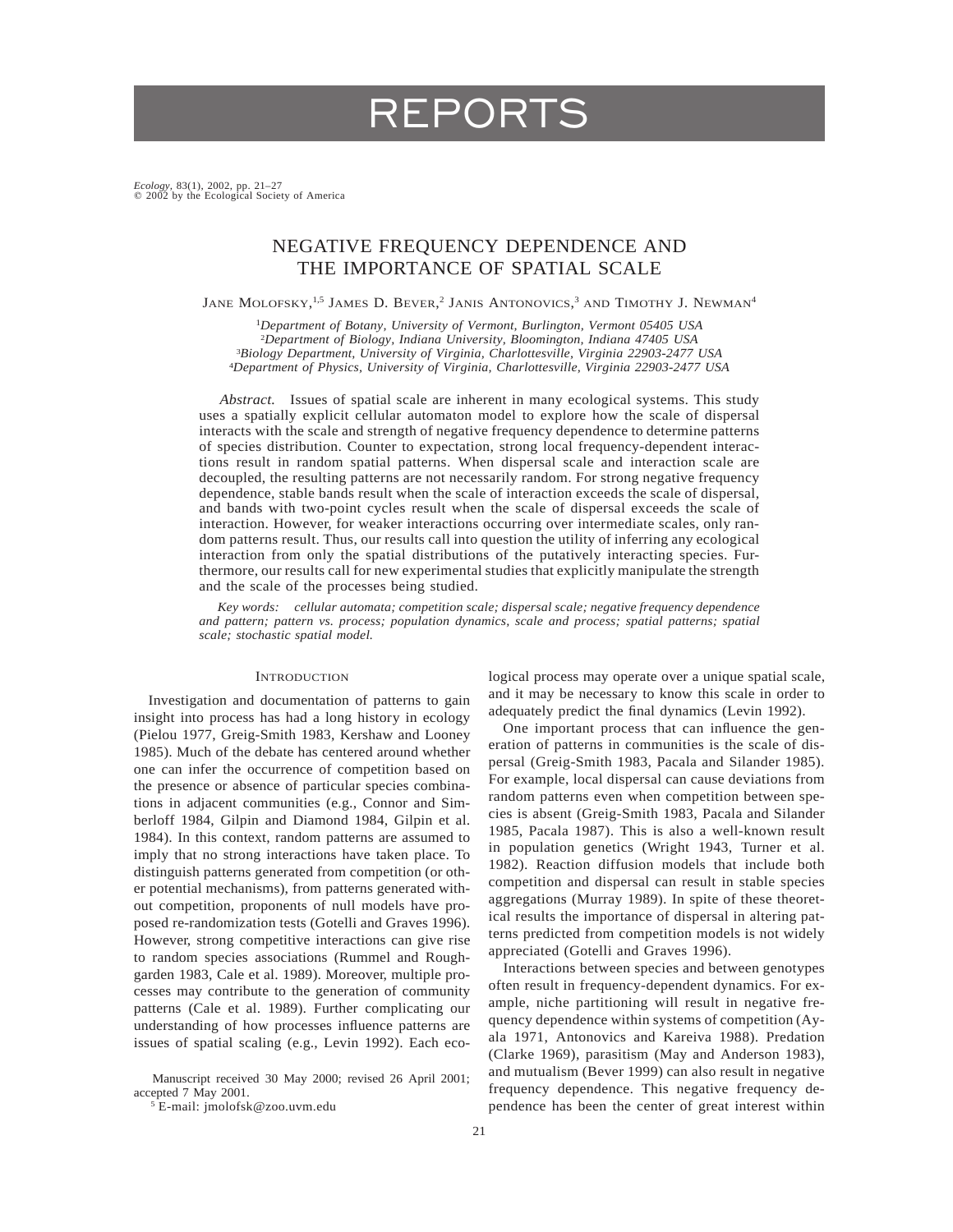ecology and evolution because of its potential importance in maintaining diversity. A number of experimental field studies have clearly shown the importance of frequency-dependent selection in nature (Antonovics and Ellstrand 1984, Kelley et al. 1988). In a previous study, Molofsky et al. (1999) showed that strong negative frequency dependence could generate a random spatial pattern so that a field ecologist might mistakenly conclude that no strong species interactions were present. In the present paper, we extend the previous study to address how negative frequency dependence and dispersal operate over different scales to affect spatial patterning in communities.

# MODEL DEVELOPMENT

The model was developed for two species competing on a two-dimensional grid. Each location on the grid contains either one of two different species or is empty. Thus, each position on the grid can be visualized as a specific location in space. The details of how individuals are positioned on the grid depend upon the initial starting conditions chosen. The dynamics develop from the application of transition rules in concert over the entire grid. For most of the initial conditions studied, all individuals die simultaneously at the end of each generation so that each site is recolonized each generation, as might be appropriate for annual plants. However, for some initial conditions, we relaxed this assumption and instead updated each cell in the grid at random, as might be more appropriate for organisms with overlapping generations.

The transition rules involve the interaction of two processes, interspecific interaction and dispersal. For a given cell, each of the processes depends upon the proportion of each species in the surrounding cells over some finite distance—hence, each process is frequency dependent. However, the outcome of interspecific interactions can be negatively dependent upon the proportion of each species in its surrounding neighborhood, while the outcome of dispersal is always strictly proportional to the number of each species in the neighborhood. Dispersal within the dispersal neighborhood is uniform but drops to zero outside of the dispersal neighborhood. The ''interaction neighborhood'' refers to the neighbors that are used to determine the negative frequency-dependence probability; and the ''dispersal neighborhood'' refers to the neighbors that are used to determine the dispersal probability. In order to investigate the effect of the changing scale of interspecific interactions and dispersal, we constructed general rules that are scale neutral. The size of these two neighborhoods can vary from one square to the size of the entire grid. At this large neighborhood, the model reduces to a stochastic model without spatial structure.

The probability of a site being occupied by a particular species, such as species 1, is given by the following equation:

$$
P_1 = H_1 \times D_1 / (H_1 \times D_1 + H_2 \times D_2). \tag{1}
$$

 $H_1$  and  $H_2$  represent the habitat quality resulting from frequency dependence for species 1 and 2, respectively, in the interaction neighborhood.  $D_1$  and  $D_2$  represent the number of individuals of the two species that dispersed into the target cell from the dispersal neighborhood. We assume that at the end of each generation individuals produce a fixed number of offspring that are dispersed uniformly over the entire dispersal neighborhood. The spatial scale of habitat quality and dispersal is completely adjustable. To make the transition rules stochastic, we determined site occupancy by selecting a uniformly distributed random number, *x,* and if  $P_1 \leq x$ , then the site is occupied by species 1, otherwise it is occupied by species 2.

The habitat quality controls the interspecific interaction neighborhood and is determined by the following equation:

$$
H_1 = 0.5 + a (f_1 - 0.5). \tag{2}
$$

Habitat quality of the cell is a measure of the relative likelihood of establishment of a single propagule of species 1 relative to a single propagule of species 2. The parameter,  $f_1$ , is the proportion of species 1 in the adjacent cells over some predefined neighborhood scale. The spatial scale of interspecific interaction neighborhood can be varied by adjusting the range of neighboring cells used to calculate the frequency of each type in the neighborhood. The parameter *a* represents the strength of frequency dependence and can vary between  $-1$  and 1. If  $a = 0$ , then  $H_1 = 0.5$  and neither positive nor negative frequency dependence occurs. In this case, each species establishes in proportion to their relative frequency in the dispersal neighborhood. This is the neutral case, which is equivalent to the voter model (Holley and Liggett 1975), and is also equivalent to a model of random drift (Wright 1943). Negative frequency dependence occurs when  $a < 0$ .

The sizes of the interaction and dispersal neighborhoods were varied from neighborhoods consisting of 9 squares to 1849 squares. To change the size of neighborhoods incrementally, we used square neighborhoods of size  $=(2y - 1)^2$ , where *y* increases incrementally from 2 up to 22. For example, for  $y = 2$ , the neighborhood size is 9 cells (the center square and all eight squares that it touches) and when  $y = 6$ , the neighborhood size is 121 cells.

Although the model greatly simplifies the ecological interactions that occur between species, it is still not possible to obtain analytical solutions that take into account the explicit spatial structure. Therefore, we used a computer simulation of a spatially explicit stochastic model in which the probability of species 1 establishing in a given cell is determined by the composition of the neighboring cells. To ensure that our results were not dependent on the details of how we constructed the simulation, we explored how differ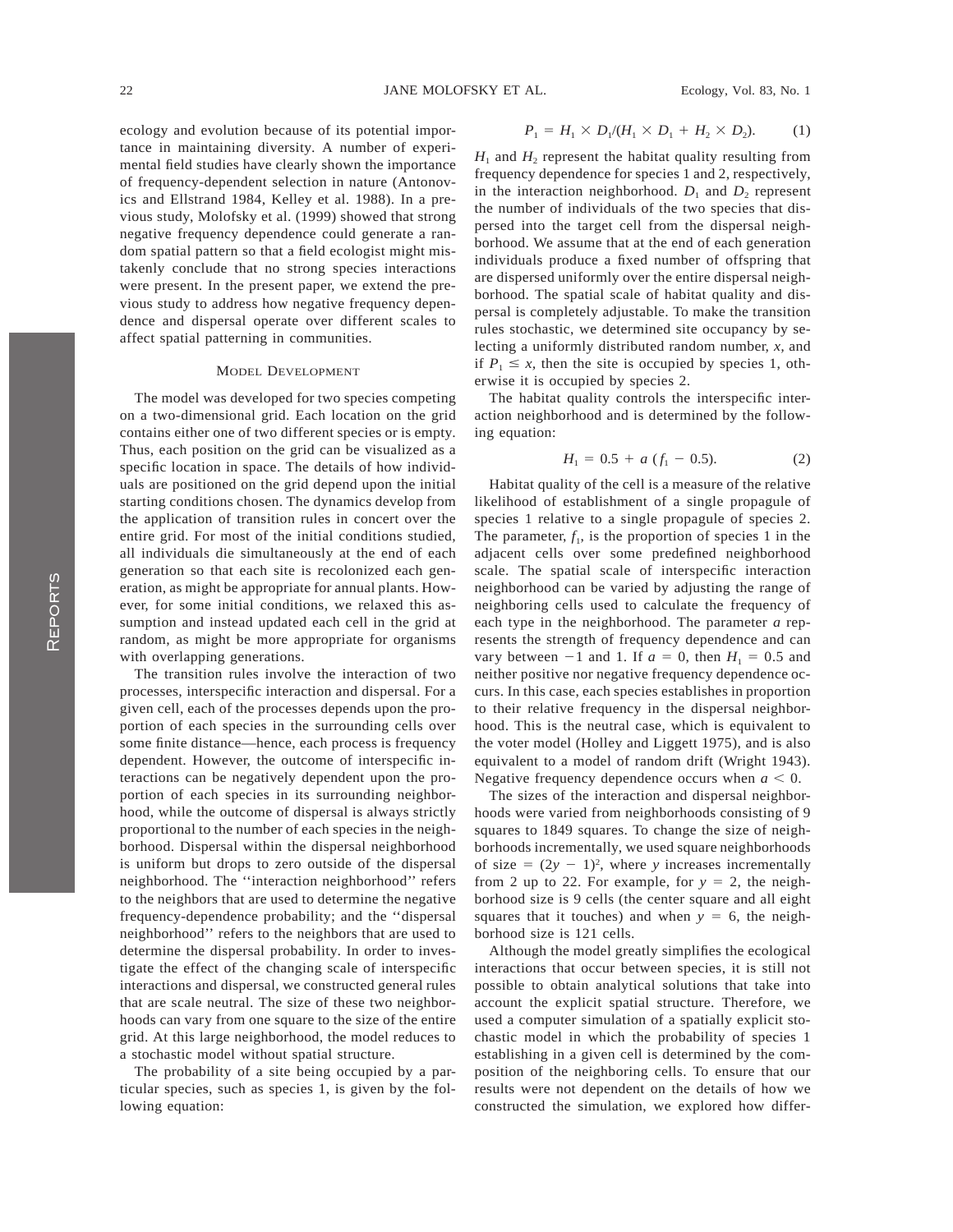ences in the simulation structure affected the outcome. Changes that we investigated included (1) square and circular neighborhoods, (2) different initial frequencies of the two species (10:90, 20:80, 50:50), (3) clumped and random initial arrangements of species on the grid, (4) torus, reflective, and absorbing boundary conditions, and (5) grid sizes varying from  $100 \times 100$  to  $500 \times 500$ . Results of the simulations were not altered by any of these changes. In simulations where the placement of each species on the grid was chosen at random, we chose 20 different initial arrangements of individuals. Differences in the initial configurations of individuals did not alter the results.

In addition, we also investigated a variety of different ecological situations such as the presence of demographic stochasticity, the presence of unsuitable sites within the habitat, and asymmetrical negative frequency dependence. To simulate demographic stochasticity, we randomly removed individuals from the grid each generation. To calculate the neighborhood frequency in the presence of these removals, we used the probability  $(d)$  that a given site will be unoccupied in each generation. The probability of establishment of the two species was then adjusted by this probability as follows:

$$
P'_1 = (1 - d)P_1
$$
, and  $P'_2 = (1 - d)(1 - P_1)$ 

where  $P_1$ ,  $P_2$  are the adjusted probability of establishment of species 1 and species 2, respectively. The results of our simulations were unchanged for levels of demographic stochasticity ranging from 10% to 50% of the entire grid. We also considered situations that would simulate environmental heterogeneity resulting in some sites being unsuitable for colonization. Here, we considered a set proportion of the grid unavailable for colonization at the start of the simulations. We created unsuitable areas of different size in the following manner. Prior to the start of the simulation, the grid was initialized with a certain proportion of sites that could not be colonized. For unsuitable areas larger than a single grid cell, we increased the probability that sites next to a site that was already chosen as unsuitable would also be unsuitable. By varying this probability, we could increase the size of the unsuitable area in the grid, while holding the amount of area that was unavailable for colonization constant. Changing the amount and spatial autocorrelation of sites available for colonization did not change the qualitative results. Finally, we simulated conditions where the species differed in the degree to which they experienced negative frequency dependence. Having asymmetrical frequency dependence did not change the qualitative results. However, the species that experienced less negative frequency dependence had a lower final equilibrium density than the species that had higher negative frequency dependence.

Each simulation was run until the resulting pattern had stabilized. The steady state of the model is not a

particular configuration, but rather a particular form of the underlying probability distribution. The time for the final pattern to emerge depends upon the grid size and relative scales of interaction and dispersal. Three types of pattern were observed: random, clustered, or sharply banded. To distinguish between spatial patterns, at the end of each simulation, we calculated a clustering index (CI). The clustering index (CI) is the average value of the difference between the observed frequency of neighbors in the interaction neighborhood and the expected frequency of neighbors if species were distributed at random on the grid corrected for by the final global frequency represented in the grid. We calculated the CI index for model conditions that are known to result in a random pattern (i.e.,  $a = -1$ , local scales, see *Results: Equal scales of* ..., below) for 1000 different initial conditions. For the known random pattern, the CI was very close to zero ( $CI = 0.0018$ , 1  $SD = 0.0026$ ,  $N = 1000$ ). For each of the other conditions, 20 simulations were run and the mean and standard deviation of CI are reported.

#### RESULTS

The results described below, unless otherwise noted, hold for square and circular neighborhoods, discrete and overlapping generations, all grid sizes, all boundary conditions, random and clumped initial spatial arrangements, the presence of demographic stochasticity ranging from 10 to 50% of the entire grid, and the presence of unsuitable sites ranging from 10 to 50% of the entire grid that are either distributed at random or spatially autocorrelated. Unless otherwise indicated all specific results reported below are for discrete generations, random initial spatial arrangements of individuals, no demographic stochasticity, uniform habitat (i.e., no unsuitable habitat) and grid sizes of  $100 \times$ 100 with absorbing boundaries. The local spatial scale equals the 9-cell neighborhood and the large spatial scale equals the 1849-cell neighborhood.

# *Equal scales of negative frequency dependence and dispersal*

At local spatial scales (interaction and dispersal neighborhood size of nine cells), weak negative frequency dependence results in clumped spatial patterns, which are larger when the interactions are weaker (*a*  $= -0.01$ , CI [clustering index] = 0.23, 1 sD = 0.04,  $N = 20$  replicates;  $a = -0.1$ , CI = 0.09, SD = 0.004,  $N = 20$ ; Fig. 1). However, strong negative frequency dependence  $(a = -1)$  at local spatial scales leads to random patterns (CI =  $0.0005$ , SD =  $0.003$ ,  $N = 20$ ; Fig. 1). This can be shown analytically. With strong negative frequency dependence  $(a = -1)$ , then  $H_1$  (habitat quality for species 1) =  $1 - f_1$  and *D*<sub>1</sub> (the number of individuals of species 1 that dispersed into the target cell from the dispersal neighborhood) =  $f_1$  (where the parameter  $f_1$  is the proportion of species 1 in the adjacent cells over some predefined neighborhood scale)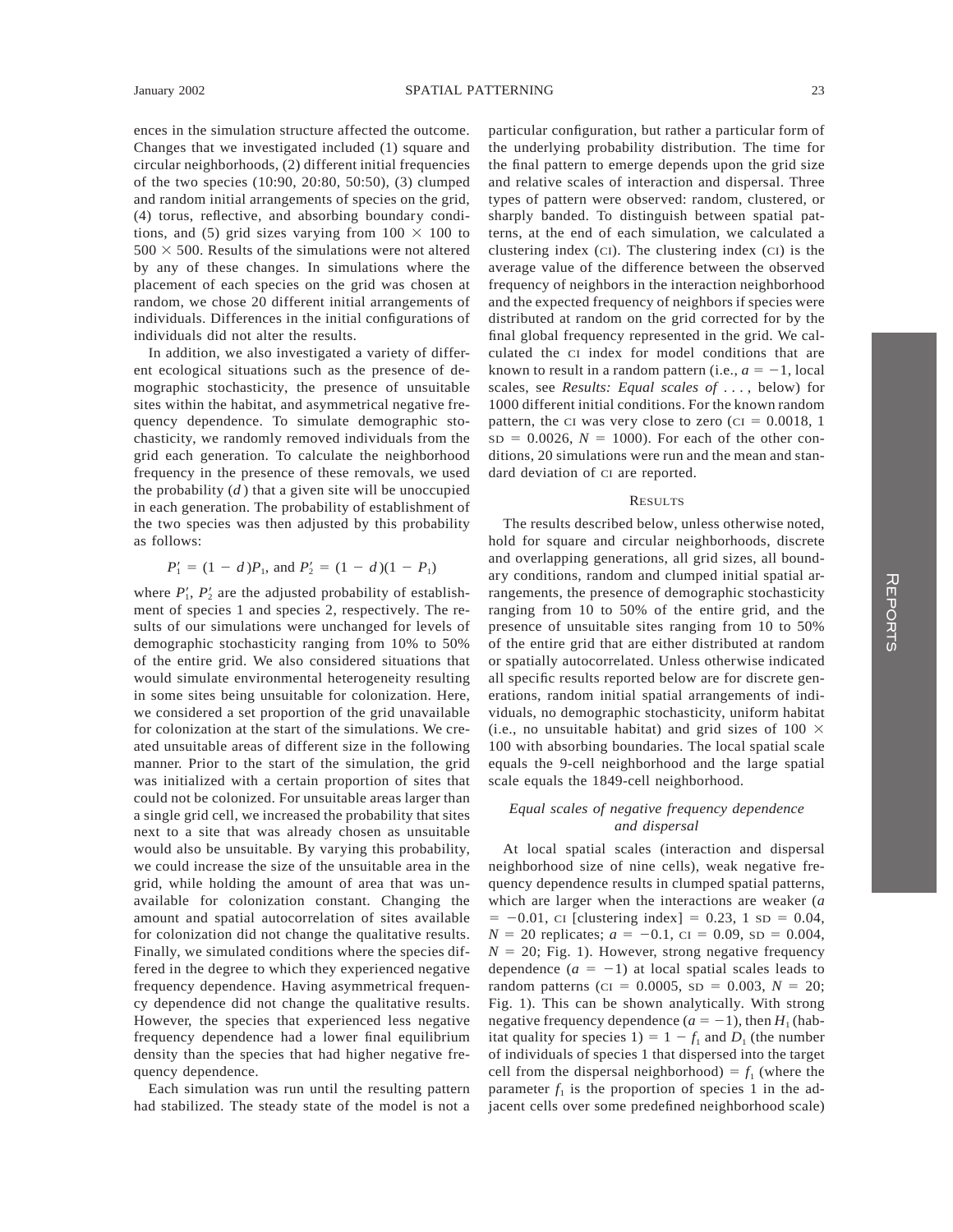

Weak frequency dependence  $a = -0.01$ 

Weak frequency dependence  $a = -0.1$ 

Strong frequency dependence  $a=-1$ 

FIG. 1. Patterns that develop after 1000 generations for one initial distribution for the nine-cell neighborhood subject to different levels of negative frequency dependence ranging from very weak to strong. Simulations were initialized with equal frequencies of each species randomly positioned on the grid. All simulations were run with discrete generations,  $100 \times 100$ grid size, and absorbing boundary conditions.

and the probability of a cell being occupied by species 1 becomes

$$
P_1 = [(1 - f_1) \times f_1] / \{[(1 - f_1) \times f_1] + [f_1 \times (1 - f_1)]\} = 0.5.
$$
 (3)

This indicates that the transition probability for each species is random.

When the spatial scale of both negative frequencydependent interaction and dispersal are increased simultaneously (interaction and dispersal neighborhood of 1849 cells), the clumped patterns found for weak negative frequency-dependent interactions disappear and only random patterns are produced.

## *Scale of negative frequency dependence less than that of dispersal*

When negative frequency-dependent interactions are weak ( $a = -0.1$ ), random patterns develop ( $CI = 0.002$ ,  $SD = 0.002$ ,  $N = 20$ ; Fig. 2A). The random spatial pattern results because dispersal reintroduces rare types into a location but as the frequency of rare types increases, the negative frequency dependence is too weak to cause a complete shift from the formerly rare but now common types to the new rare types.

Under strong negative frequency dependence  $(a =$  $-1$ ), bands develop when the scale of interaction is local and dispersal scale is large ( $CI = 0.369$ ,  $SD =$ 0.005,  $N = 20$ ; Fig. 2B). These bands are not stable but represent a global two-point cycle. The bands develop because one type is initially more common in a local region than the other type, making the rare type more fit in that location. However, because of high dispersal, the rare type disperses into the region of the common type and increases in abundance. As dispersal makes the previously rare type the common type, the fitness of the two types reverses and band locations of the two types alternate.

# *Scale of negative frequency dependence greater than that of dispersal*

When dispersal occurs locally and the interaction scale is larger, two spatial patterns (clumps or bands) can result. Which pattern develops depends upon the strength of the negative frequency-dependent interactions.

If the negative frequency-dependent interactions are weak ( $a = -0.1$ ), clumps of individuals of each species form (CI = 0.18,  $SD = 0.011$ ,  $N = 20$ ; Fig. 2C). If frequency dependence is weak, there is a scale/distance beyond the clump at which a neighborhood can be found where the alternative type is in the majority. This then serves to reinforce the clumping, as the broad interaction effect ensures that the cells in the clumped region have a frequency-dependent minority advantage (being in the minority over this scale); in addition, local dispersal continues to reinforce the clumping. The weak interactions prevent the clumps from forming into sharp bands.

If the negative frequency dependence is strong  $(a =$  $-1$ ), then stable and persistent bands develop throughout the landscape ( $CI = 0.372$ ,  $SD = 0.0066$ ,  $N = 20$ ; Fig. 2D). In the case of both weak and strong frequency dependence, the initial clumping that precedes pattern formation is undoubtedly due to stochastic forces enhanced by the local dispersal. Clumps form initially because dispersal is very local, and overall frequencies in the neighborhoods are equal. When frequency dependence is very strong, aggregates form and are reinforced and molded into sharp bands of equal width by negative frequency dependence. Negative frequency dependence reinforces the bands because the neighboring bands of opposite type are within the interaction neighborhood, thereby making the central band type the minority at that large scale.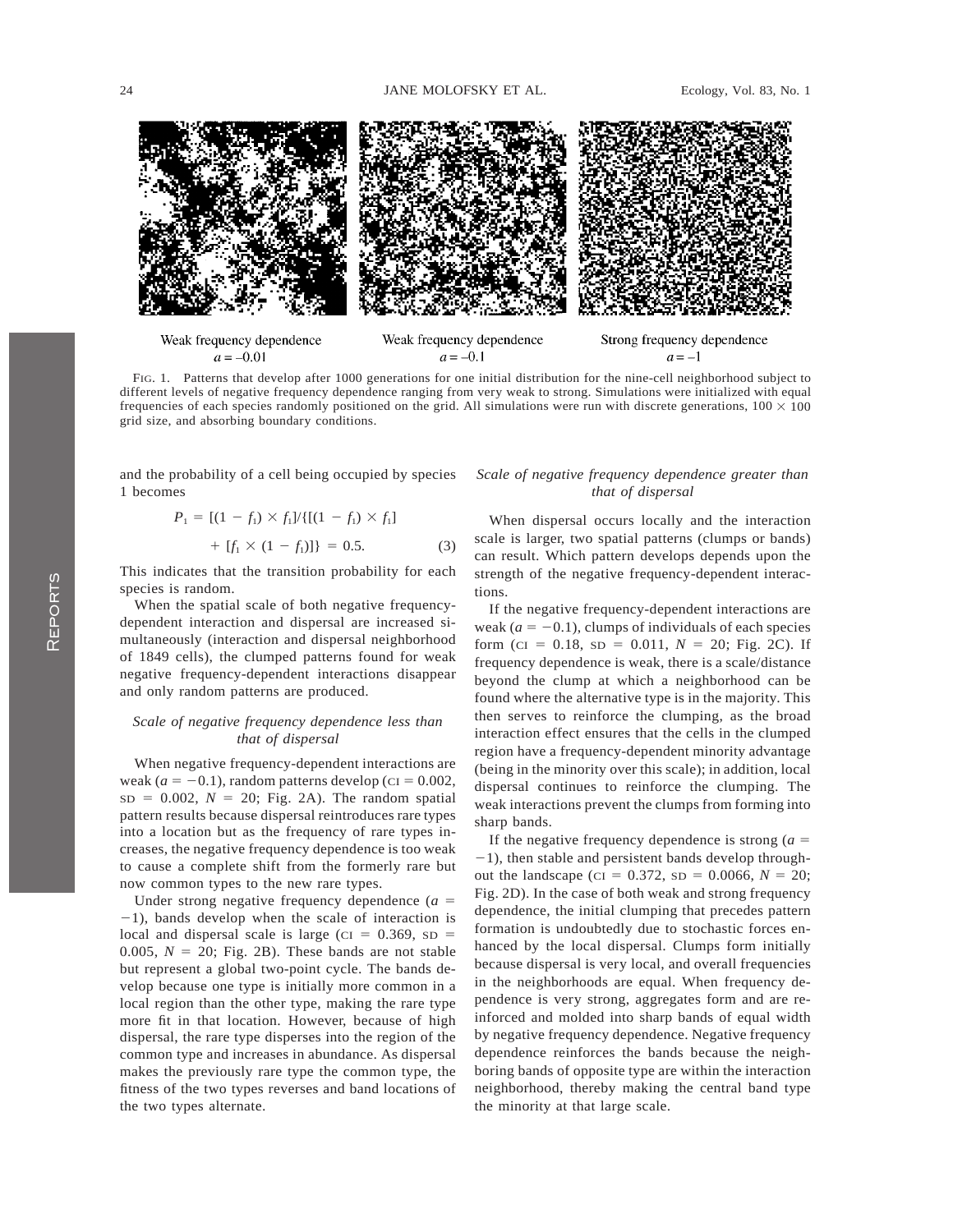$\epsilon$ 



Weak frequency dependence  $a = -0.01$ 

Strong frequency dependence  $a = -1$ 

FIG. 2. Patterns that develop after 1000 generations for one initial distribution for the cases where scales are unequal for two different strengths of frequency-dependent interactions. In the top panels, dispersal is greater than frequency-dependent interaction (interaction scale = 9 cells; dispersal = 1849 cells) for  $\vec{A}$ ) weak frequency dependence (*a* = -0.01) and (B) strong frequency dependence  $(a = -1)$ . In the bottom panels, frequency-dependent interaction is greater than dispersal (interaction scale = 1849 cells; dispersal = 9 cells) for (C) weak frequency dependence ( $a = -0.01$ ) and (D) strong frequency dependence  $(a = -1)$ . Simulations were initialized with equal frequencies of each species randomly positioned on the grid. All simulations were run with discrete generations,  $100 \times 100$  grid size, and absorbing boundary conditions.

#### **DISCUSSION**

Patterns in species associations have been used by ecologists to infer mechanisms for many years (Pielou 1977, Greig-Smith 1983, Kershaw and Looney 1985). However, similar spatial patterns may result from multiple mechanisms. Using a simple simulation model that explicitly included resource-based competition, Rummel and Roughgarden (1983) and Cale et al. (1989) demonstrated that strong competitive interactions between species can generate random associations. We found that random patterns could also result from negative frequency dependence, either weak or strong, provided that the interaction and dispersal occurred over the same spatial scale. Clearly, random patterns are not adequate null hypotheses for the absence of interactions (Gotelli and Graves 1996). Our results further highlight the difficulties involved in inferring process from pattern because we found that (1) the pattern generated by a given process depends critically on the relative scale over which interaction and dispersal occur, and (2) particular individual patterns can be generated by very different mechanisms.

The patterns generated by negative frequency dependence depended strongly on the relative spatial scale over which dispersal and interaction occurred. When these processes occurred at very different spatial scales, clumped and banded patterns were generated. When the scale of dispersal was small relative to the scale of interaction, negative frequency dependence generated a clumped and even sharply banded pattern. In this case, the bands generated by strong negative frequency dependence were stable over time. Clumps and bands can also be generated by negative frequency dependence when the scale of dispersal is large relative to the scale of interaction. The locations of the bands generated by this circumstance, however, are not static but show a two-point cycle. Our results were robust under a wide range of starting conditions, including clumped and random initial arrangements of species, different initial starting frequencies of species, in the presence of demographic stochasticity, and in landscapes containing unsuitable habitat. Moreover, clumping and band development were not critically dependent on the shape of the interaction areas: both ar-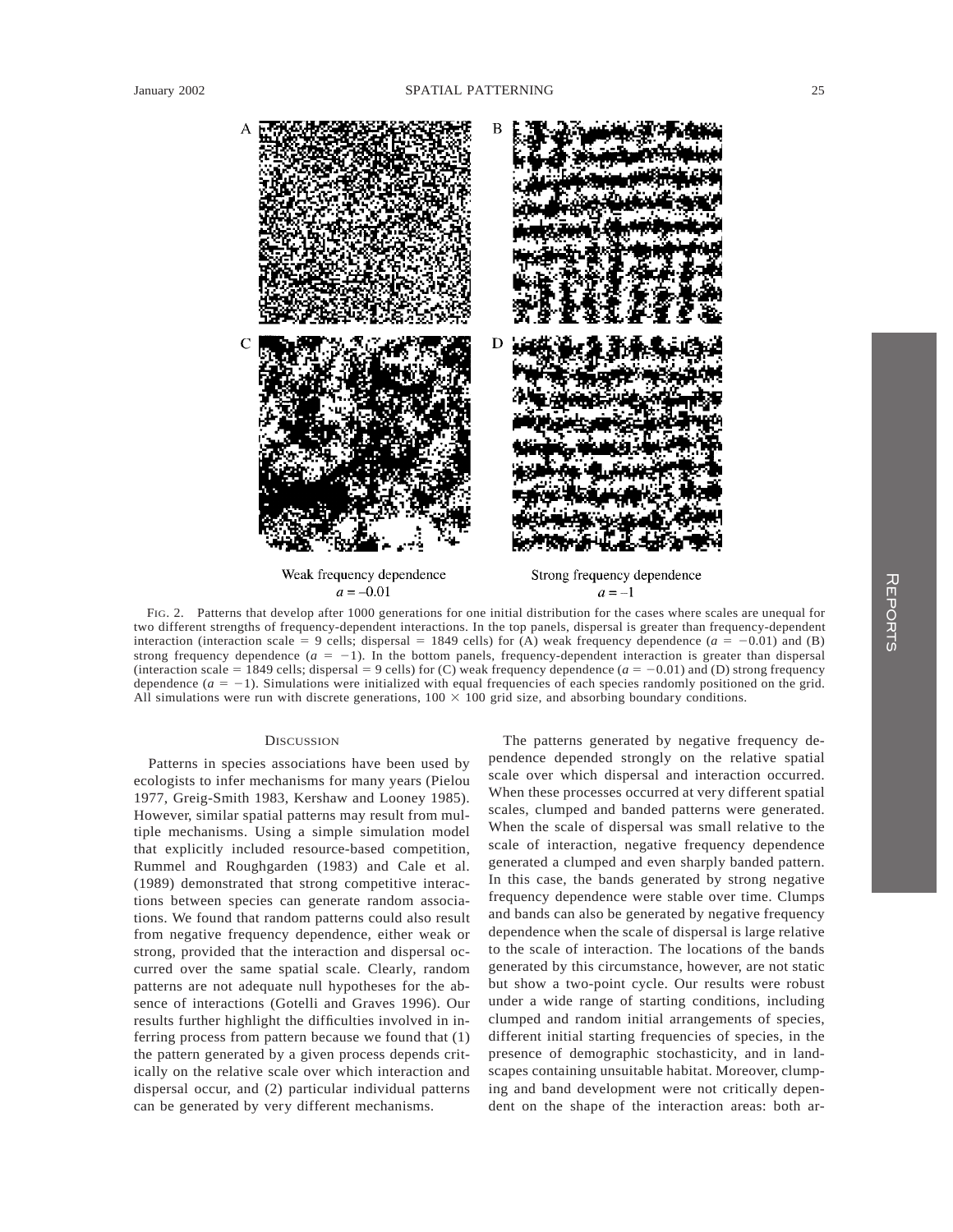rangements occurred in square and circular interaction areas. Because our cellular automaton model was constructed with simultaneous (or parallel) updating across the whole region, it was designed to reflect discrete generations as might be seen with an annual plant. However, we also investigated a range of parameter values where there was random updating. It is therefore particularly interesting that the formation of stable bands occurs with random updating as well as with parallel updating. However, the phenomenon of a twopoint cycle of groups or bands of cells exchanging types disappears completely with random updating. The patterns remain the same, but the dynamics are very different.

Likewise, similar patterns can be generated by very different processes, including opposite processes of positive and negative frequency dependence (Molofsky et al. 2001). For example, clumped patterns can be generated by weak negative frequency dependence, random drift, or positive frequency dependence. However, the ultimate dynamical outcome under these processes can be quite different, with two types being deterministically maintained under negative frequency dependence, while one of the two types may be lost under drift or positive frequency dependence (Molofsky et al. 2001). Moreover, strongly banded patterns can be generated and maintained by either strong negative frequency dependence or strong positive frequency dependence (Molofsky et al. 2001). Clearly, it would be difficult to distinguish the clumped or banded patterns produced through negative frequency dependence from those produced through neutral or positive frequency dependence based on pattern data alone.

Sharp and stable boundaries between community types are a common feature in many landscapes (Greig-Smith and Chadwick 1965, White 1971, Wilson and Agnew 1992). Their occurrence has been attributed to either sharp changes in the environment (Gleason 1939) or positive feedback mechanisms created by the species themselves (Wilson and Agnew 1992, Molofsky et al. 2001). Differences in dispersal and interaction scales is an equally plausible mechanism for creating these sharp boundaries.

Our results have implications for the dynamics of many ecological situations. Negative frequency dependence has been documented in many different ecological situations such as competition (Ayala 1971), pollination (Smithson and McNair 1996), predation (Clarke 1969), and parasitism (May and Anderson 1983). However, we do not know how the strength of frequency dependence measured in field studies compares to the values we use in this model. Nevertheless, even if precise measures of frequency dependence could be determined, until more is known about the scale over which the frequency-dependent process occurs, it is impossible to determine what kind of pattern should be predicted. There are numerous biological examples of ecological processes that operate over different spatial scales. For example, in plant populations, the distance over which seeds disperse and pollinators transfer pollen (e.g., Levin and Kerster 1974, Price and Waser 1979) can be large, while interactions that generate frequency dependence, including competition (Pacala and Silander 1985, Silander and Pacala 1985, Molofsky 1999) and feedback through the soil community (Bever 1994, Bever et al. 1997), can occur over small distances. The reverse scenario (i.e., local dispersal but long-range negative interactions) is also possible. Negative frequency dependence over large spatial scales may be generated by a wide-ranging predator. For example, in grassland ecosystems, many perennial-grass species reproduce clonally and thus disperse locally, while large herbivores such as ungulates may forage over large areas (Frank et al. 1998). If these herbivores selectively feed on the more common species (Augustine and McNaughton 1998), then negative frequency dependence will result.

Determining the relative interaction strengths between species is critical for determining which species will persist in communities (Paine 1980, Wooton, 1994, Berlow et al. 1999). Additionally, issues of spatial scale are inherent in many ecological systems and the importance of determining the correct scale for theoretical or empirical studies has been emphasized before (Kareiva and Anderson 1988, Levin 1992). Several theoretical studies have addressed the mathematical procedures for determining the most appropriate scale of study for a particular ecological community (Levin 1992, Pascual and Levin 1999). In addition, theoretical studies have addressed whether spatially explicit models provide different answers to important ecological questions than do non-spatial models (Durrett and Levin 1994, Molofsky 1994, Pacala and Levin 1997, Bolker and Pacala 1999). A related problem is how changes in both the magnitude and the relative scale of two processes can affect population dynamics. Our present work suggests that additional information, such as direct measures of dispersal scale and direct measures of interaction type, strength, and scale may be essential to interpret patterns.

#### **ACKNOWLEDGMENTS**

Cathy Bliss and Garr Updegraff wrote the original C program. We thank the Department of Biology for use of its computer laboratory to run these simulations. This manuscript was improved by the comments of Alison Bennett, Michael Cain, Jean-Baptiste Ferdy, Hans De Kroon, and three anonymous reviewers. Support for this research was provided by NSF grant DEB-9527986 to J. Molofsky and NSF DEB-9996221 and USDA 94-37101-0354 to J. D. Bever and J. Antonovics.

#### LITERATURE CITED

- Antonovics, J., and N. C. Ellstrand. 1984. Experimental studies of the evolutionary significance of sexual reproduction. I. A test of the frequency-dependent selection hypothesis. Evolution **38**:103–115.
- Antonovics, J., and P. Kareiva 1988. Frequency-dependent selection and competition: empirical approaches. Philo-